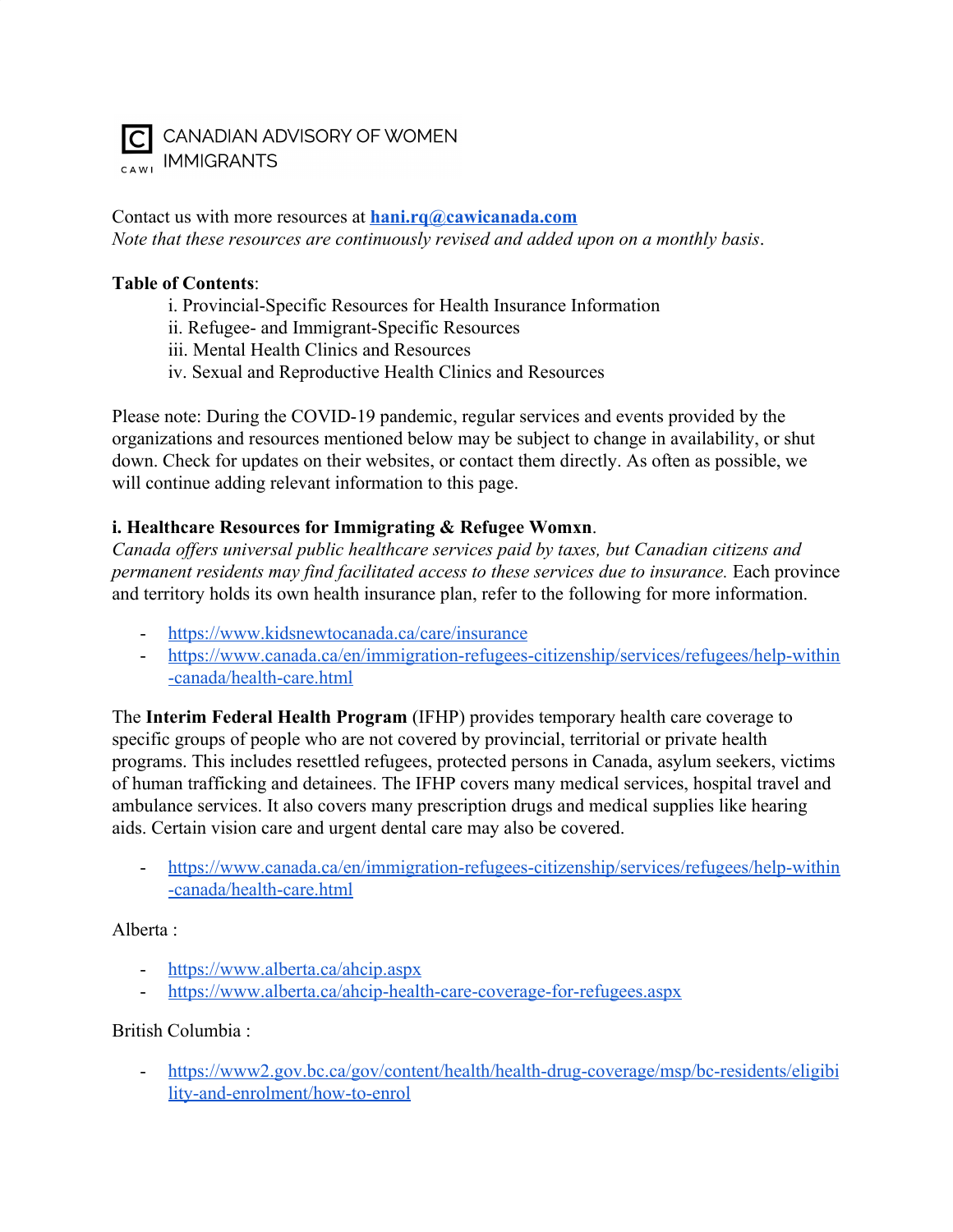- [https://www2.gov.bc.ca/gov/content/governments/policies-for-government/bcea-policy-a](https://www2.gov.bc.ca/gov/content/governments/policies-for-government/bcea-policy-and-procedure-manual/health-supplements-and-programs/medical-services-plan-and-medical-coverage) [nd-procedure-manual/health-supplements-and-programs/medical-services-plan-and-medi](https://www2.gov.bc.ca/gov/content/governments/policies-for-government/bcea-policy-and-procedure-manual/health-supplements-and-programs/medical-services-plan-and-medical-coverage) [cal-coverage](https://www2.gov.bc.ca/gov/content/governments/policies-for-government/bcea-policy-and-procedure-manual/health-supplements-and-programs/medical-services-plan-and-medical-coverage)

## Manitoba ·

- <https://www.gov.mb.ca/health/mhsip/>

## New Brunswick :

- <https://welcomenb.ca/content/wel-bien/en/LivingSettling/content/Healthcare.html>

# Newfoundland and Labrador :

- [https://www.health.gov.nl.ca/health/mcp/index.html#:~:text=The%20Newfoundland%20](https://www.health.gov.nl.ca/health/mcp/index.html#:~:text=The%20Newfoundland%20and%20Labrador%20Medical,for%20residents%20of%20the%20province.) [and%20Labrador%20Medical,for%20residents%20of%20the%20province.](https://www.health.gov.nl.ca/health/mcp/index.html#:~:text=The%20Newfoundland%20and%20Labrador%20Medical,for%20residents%20of%20the%20province.)
- [https://www.health.gov.nl.ca/health/mcp/mcp\\_applications.html](https://www.health.gov.nl.ca/health/mcp/mcp_applications.html)

# Northwest Territories :

- <https://www.hss.gov.nt.ca/en/services/applying-health-care>

# Nova Scotia :

- <https://novascotia.ca/dhw/msi/>
- <https://novascotiaimmigration.com/live-here/health-care/>

## Nunavut :

- <https://www.gov.nu.ca/health/information/health-insurance>

## Ontario :

- <https://www.ontario.ca/page/health-care-ontario>
- <https://settlement.org/ontario/health/refugee-health/refugee-health-services/>

# Prince Edward Island :

- <https://www.princeedwardisland.ca/en/topic/health-care-coverage>
- <https://www.princeedwardisland.ca/en/information/health-pei/pei-health-card>

## Québec :

- <https://www.ramq.gouv.qc.ca/en/citizens/health-insurance>
- <https://ccrweb.ca/en/psr-toolkit/other-useful-info-health>

Saskatchewan :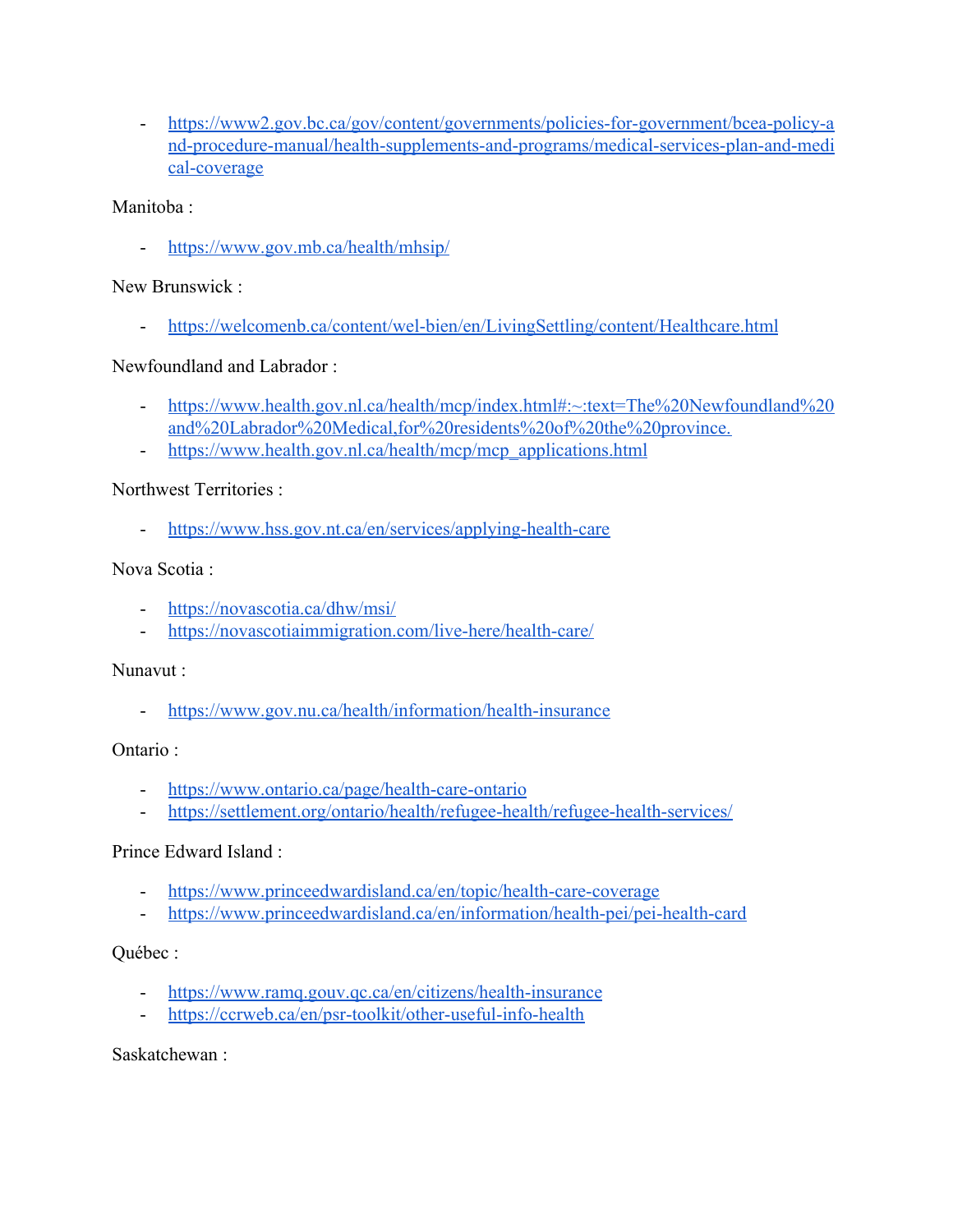- [https://www.ehealthsask.ca/residents/health-cards/Pages/Eligibility-for-Health-Benefits.a](https://www.ehealthsask.ca/residents/health-cards/Pages/Eligibility-for-Health-Benefits.aspx) [spx](https://www.ehealthsask.ca/residents/health-cards/Pages/Eligibility-for-Health-Benefits.aspx)
- [https://www.saskatchewan.ca/residents/moving-to-saskatchewan/immigrating-to-saskatch](https://www.saskatchewan.ca/residents/moving-to-saskatchewan/immigrating-to-saskatchewan/living-in-saskatchewan/health-care) [ewan/living-in-saskatchewan/health-care](https://www.saskatchewan.ca/residents/moving-to-saskatchewan/immigrating-to-saskatchewan/living-in-saskatchewan/health-care)
- https://www.sdaa.sk.ca/site/refugees hcp\_resource

Yukon :

- <http://www.hss.gov.yk.ca/yhcip.php>

# **ii. Refugee- and Immigrant-Specific Resources**.

The list of resources below is specifically crafted as to address issues of immigration, citizenship, and legal relevance. You may find the complete list here ([https://ccla.org/useful-links-resources-healthcare-immigrants-refugees-temporary-foreign-worke](https://ccla.org/useful-links-resources-healthcare-immigrants-refugees-temporary-foreign-workers/)  $\frac{rs}{s}$  and a more in-depth overview of the programs, organizations, and initiatives available to you. *If you have additional resources that you wish to contribute, please feel free to contact us at* **[hani.rq@cawicanada.com](mailto:hani.rq@cawicanada.com)**.

1. **Case for Diversity**, Mental Health Commission of Canada

<https://www.mentalhealthcommission.ca/English/case-diversity-promising-practices>

[The 'Case for Diversity'](http://www.mentalhealthcommission.ca/sites/default/files/2016-10/case_for_diversity_oct_2016_eng.pdf) project identified programs, policies, treatments and supports that have the capacity to effectively address disparities in mental health service delivery in Canada. These practices of interest were either submitted through an online call for practices of interest or by the Case for Diversity research team.

The website showcases resources, such as clinics; community engagement and education initiatives; healthcare promotion and prevention; and social determinants of health-informed organizations from across **Nova Scotia, Quebec, Ontario, Manitoba, Alberta, and British Columbia**.

- Alberta:
	- **- At Home** (Chez Soi), by the *Mental Health Commission of Canada*. <http://www.mentalhealthcommission.ca/English/focus-areas/at-home>
		- For immigrant, refugee, ethno-cultural, and racialized individuals.
		- Provides safe, adequate living conditions and recovery-oriented services and support for individuals immigrating to Canada.
	- **[Community-based Immigrant Mental Health Education Project and](http://mchb.org/) [Culturally Responsive Mental Health Intervention Model](http://mchb.org/)**, by the *Multicultural Health Brokers Co-operative and Edmonton Mennonite Centre for Newcomers*. <http://mchb.org/>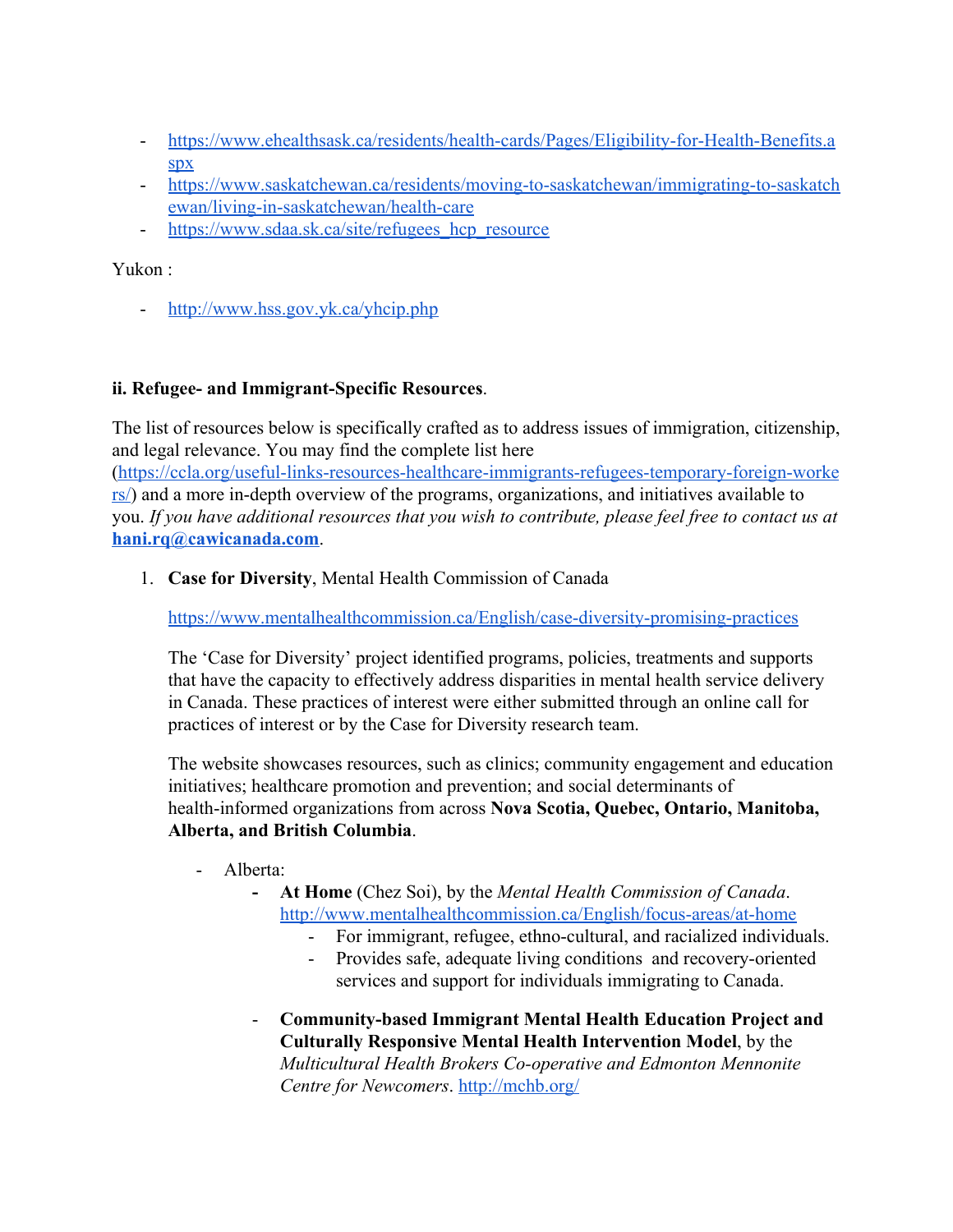- For children; youth; seniors; parents with immigrant, refugee, and temporary resident status.
- **- Immigrant Mental Health Counselling**, by the *ASSIST Community Services Centre*.

[http://assistcsc.org/en/immigrant-services-en/downtown-office-en/mental](http://assistcsc.org/en/immigrant-services-en/downtown-office-en/mental-health-counselling-en.html)[health-counselling-en.html](http://assistcsc.org/en/immigrant-services-en/downtown-office-en/mental-health-counselling-en.html)

- For immigrant English, Mandarin, and Cantonese speakers. Services offered in *Arabic, English, German, Gujarati, Hindi, Korean, Mandarin, Kakwa, Punjabi, Russian, Tagalog, and Urdu*.
- Contact: 9649-105A Ave., Edmonton, AB, T5H 0M3 **(780) 429-3111**, [info@assistcsc.org](mailto:info@assistcsc.org)
- **- Mosaic Refugee Health Clinic**, by the *Mosaic Primary Care Network*. <http://mosaicpcn.ca/Programs/Pages/Refugee-Health-Clinic.aspx>
	- For individuals with refugee status.
	- Provides primary and multi-specialty care services such as **Women's health issues** (family planning; pregnancy and antenatal care; ob/gyn); **Family health** (tropical diseases; annual exams; preventative care; acute medical issues; health education; help in accessing social services and interpreters; dental; optometry); **Children's health** (full primary care; immunizations; nutrition services; pediatric specialty clinic); and **Mental health** (sleep disorders; depression; anxiety; psychiatrist specialty clinic; psychology; and shared mental health sessions).
- British Columbia:
	- **- Community Mental Wellness Association of Canada** (CMWAC).
	- **- Counselling Services for Women Survivors of Relationship Abuse or Childhood Sexual Abuse**, by the *Burnaby Family Life*. <http://burnabyfamilylife.org/>
		- For immigrant mothers with young children.
		- Provides family life education; family resource programs; pre- and post-natal support; and counselling. *Specific to refugees and immigrants, BFL* offers a 'Moving Ahead' program for those facing significant barriers to successful settlement and integration, and who are deemed most in need within the community.
		- Services offered in *Dari, Farsi, English, French, Kirundi, Kinyarwanda, and Swahili*.
	- **- Provincial Language Services**, by the *Provincial Health Services Authority (PHSA)*.

[http://www.phsa.ca/our-services/programs-services/provincial-language-se](http://www.phsa.ca/our-services/programs-services/provincial-language-service/) [rvice/](http://www.phsa.ca/our-services/programs-services/provincial-language-service/)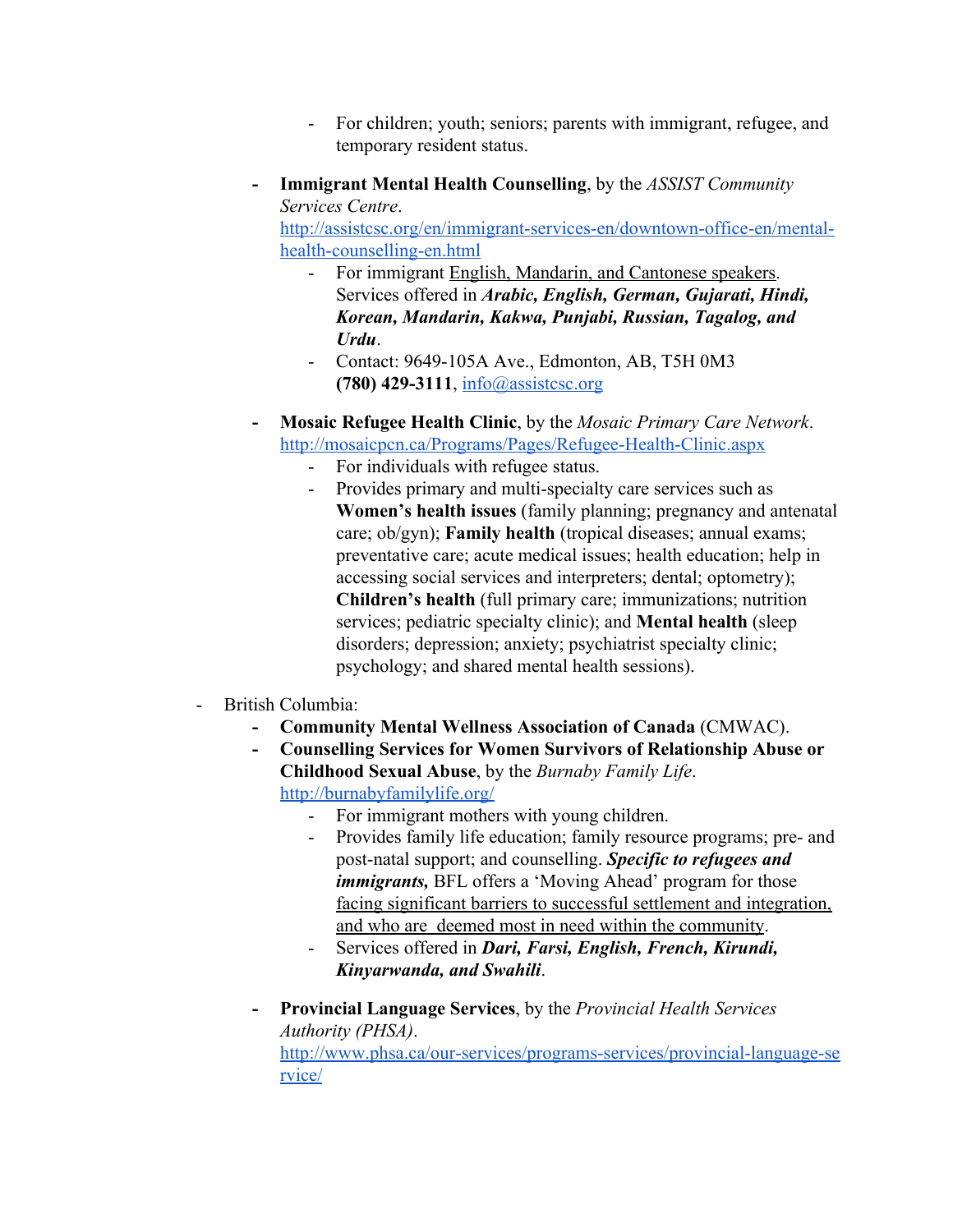- **-** The Provincial Language Service provides interpreting and translation services to BC health authorities and private physician offices.
- **- Referrals to Multicultural Therapists**, by the *Kamloops Immigrant Services in partnership with Interior Health*. Specific to newcomers to Canada.
- **- Vancouver Association for the Survivors of Torture**. <https://vast-vancouver.ca/>
	- **-** Provides services in **Individual Counseling** (trauma-focused psychological counseling with use of psycho-education, emotional self-regulation, and information sharing for short-term refugee claim and long-term settlement processes); **Group Support** (psychological trauma, legal aid); **Community Building** (referrals to health, housing, and settlement services in partnership with the greater health and social services sectors); and **Capacity Building and Education** (professional development for refugee mental health, in affiliation with local and national committees in advancing the rights of refugees and accessibility to mental health services).
- **-** Manitoba:
	- **- The Multicultural Wellness Program**, by the *Mount Carmel Clinic*. <https://www.mountcarmel.ca/health-services-listing/?service=185>
		- **-** Services offered in Aboriginal Health and Wellness; Child Health; Dental; General; Homeless and Harm Reduction Care; Immigrant and Refugee-Specific Care; LGBT+ Care; Mental Health; Reproductive and Sexual Health; and Youth Care.
	- **- The Newcomer Therapy Program**, by the *Aurora Family Therapy Centre at the University of Winnipeg*. <http://aurorafamilytherapy.com/newcomer.html>
	- **- Psycho-Social Support**, by the *Newcomers Employment and Education Development Services Inc*.

<http://needsinc.ca/our-programs/psycho-social-support.html>

- **-** Offers services in Establishing rapport and building relationships; Assistance for youth in capacity building, counselling, social and professional growth, and community building.
- **-** Nova Scotia:
	- **- The Newcomer Community Wellness Project** by the *Immigrant Services Association of Nova Scotia* in partnership with the Nova Scotia Department of Health and Wellness' Nova Scotia Mental Health Strategy. [https://www.isans.ca/newcomer-community-wellness-projects-mental-heal](https://www.isans.ca/newcomer-community-wellness-projects-mental-health-report/) [th-report/](https://www.isans.ca/newcomer-community-wellness-projects-mental-health-report/)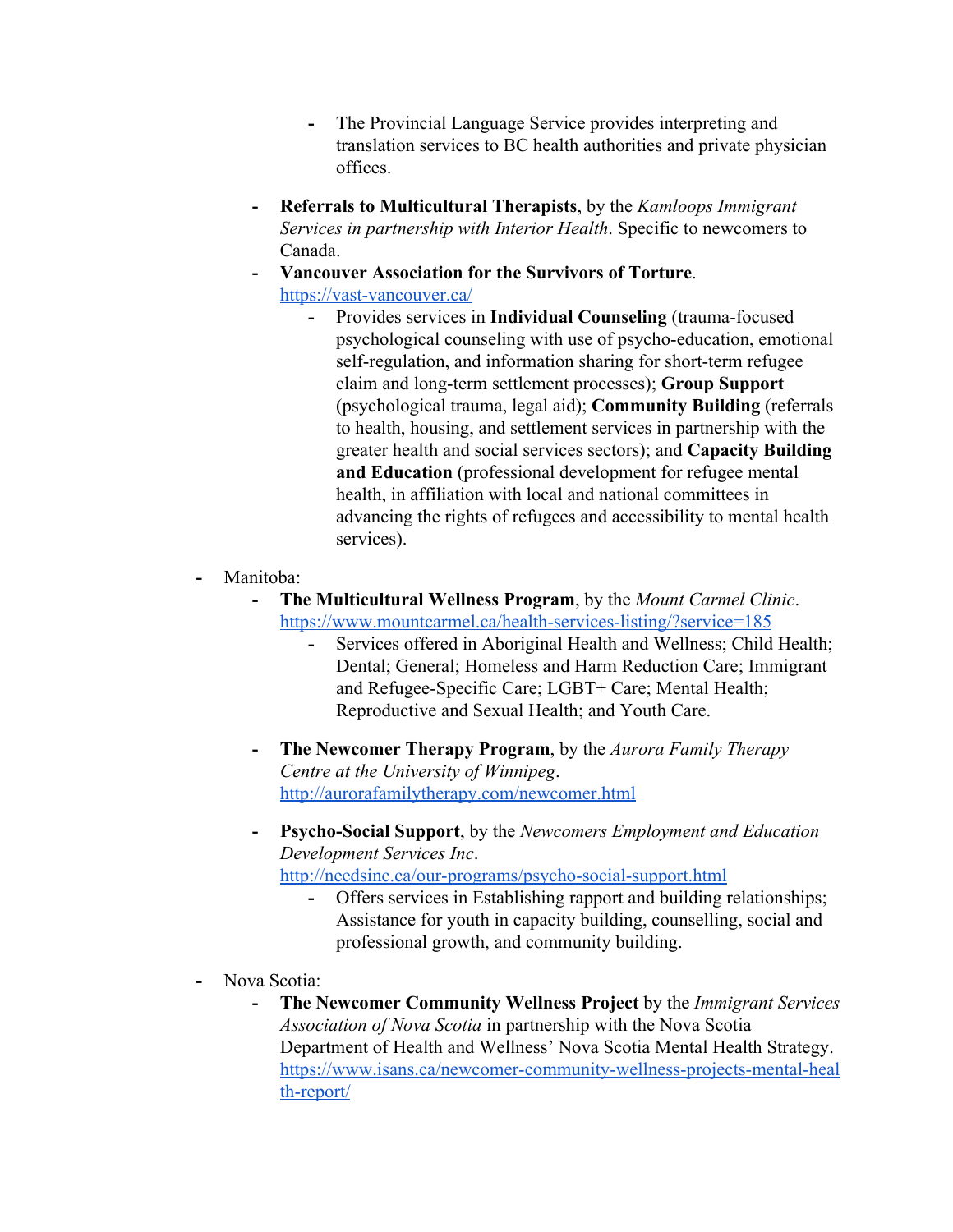- **-** The project aims to develop a model to provide equitable and culturally competent mental health services to immigrants and migrants, and to help communities increase their ability to respond to issues of mental, health, wellness, and addiction services.
- **- Nova Scotia Interpreting Services**.<https://interpretingservices.ca/>
	- **-** Services offered in 40+ languages, including *Arabic, Bosnian, Cantonese, Croatian, Farsi, French, German, Greek, Italian, Korean, Mandarin, Nepali, Russian, Spanish, Swahili, Vienamese,* and more.
- **-** Ontario:
	- **- Across Boundaries: An Ethno-Racial Mental Health Centre**. <https://www.acrossboundaries.ca/>
		- **-** *Leaders in the provision of equitable, holistic mental health and substance abuse services for racialized communities*.
		- **-** Offers services in Outreach; Forming therapeutic relationships; Client advocacy; Capacity building; Health education; Supportive and Culturally-appropriate counselling; Family support and education; and Crisis prevention and intervention.
		- **-** The **Ministry of Health and Long-Term Care** (MOHLTC) has further established the 'Supportive Housing Program' to provide community mental health support and housing services across Toronto for those involved in the Criminal Justice System.
		- **-** Specialized care for racialized communities and individuals of all sexual orientations and gender identities.
		- **-** Programs in Alternative Healing; Traditional Chinese Medicine; Art Therapy; Yoga; Musical Expression; Peer Support; Literacy and other skill development; Community Kitchen; Leadership and Advocacy Training; Community Engagement; and Psychiatric **Consultation**
	- **- Assertive Community Treatment**, by the *Mount Sinai Hospital*. [https://www.mountsinai.on.ca/patients/chinese/assertive-community-treat](https://www.mountsinai.on.ca/patients/chinese/assertive-community-treatment-team-act-team) [ment-team-act-team](https://www.mountsinai.on.ca/patients/chinese/assertive-community-treatment-team-act-team)
		- **-** Culturally-sensitive mental health outreach services for individuals with special needs; substance abuse issues; homelessness; or involvement with the legal system.
		- **-** Contact: **(416) 586-9900**
		- **- Referral from a hospital, physician, or community agency is required**.
	- **- Clinical Counselling Program**, by the *Ottawa Community Immigrant Services Organization* (OCISO). <https://ociso.org/clinical-counselling/>
		- **-** OCISO's Counselling Program is uniquely equipped to provide counselling services to the immigrant and refugee population in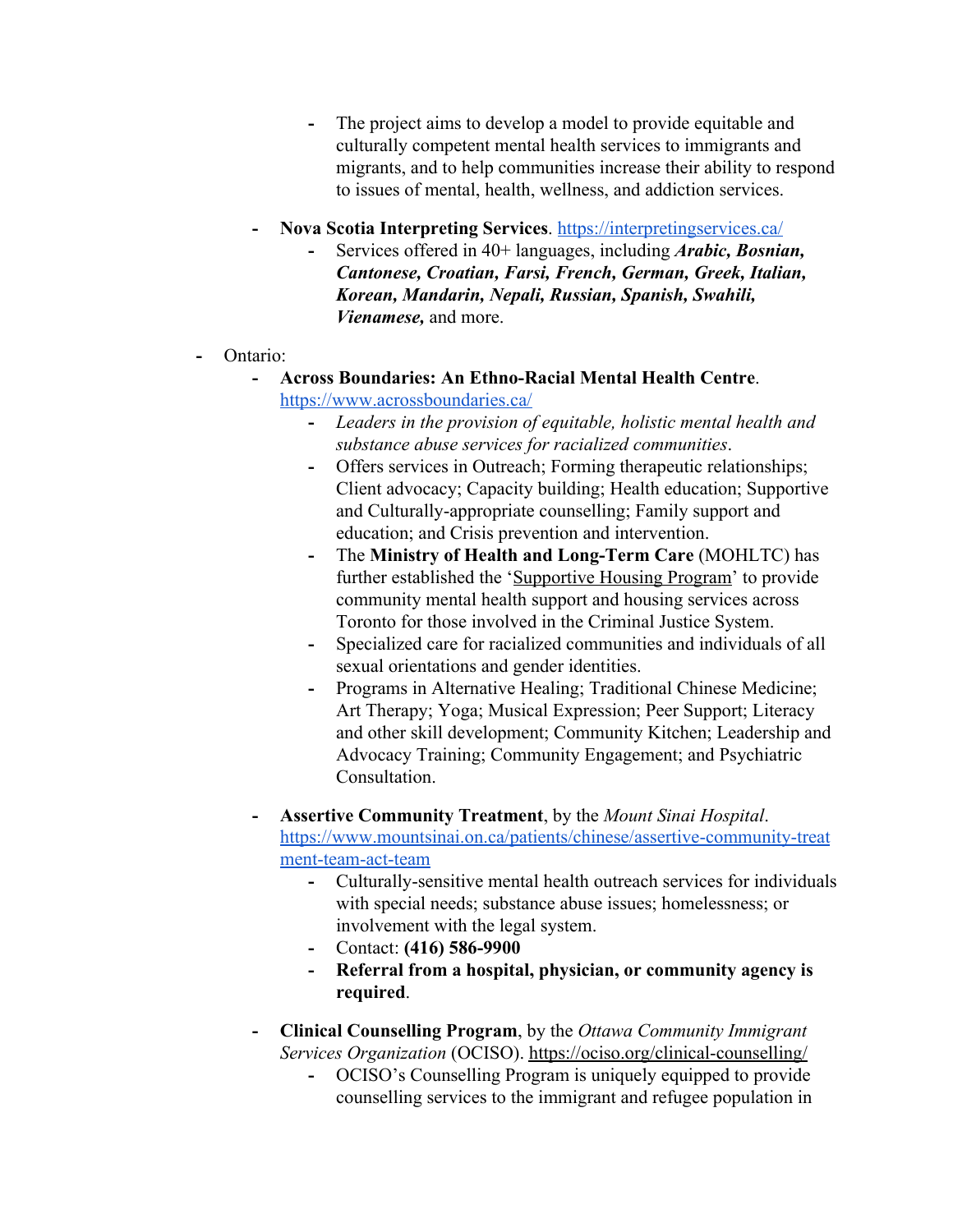Ottawa. They offer clinical counselling to culturally diverse clients with migration and culture-related issues, and specialize in assisting survivors of war torture, trauma, political persecution and imprisonment.

- **-** Offers services of short-term, long-term, and solution-focused counselling; individual, couple, family, and group counselling; and spiritual counselling among others.
- **-** The **Mental Health Outreach Program** provides outbound counselling and psychotherapy services through a culturally-sensitive approach to immigrants and refugees in a variety of settings.**Promise of Partnership**, by *Carizon; Reception House, Family and Children's Services;* and the *Canadian Mental Health Association Waterloo Wellington Dufferin*. <https://www.carizon.ca/>

Funded by Immigration, Refugee, and Citizenship Canada (IRCC).

- **-** Services in trauma counselling; crisis prevention and intervention; outreach programs; educational workshops; and other community engagement initiatives to help decrease isolation and anxiety for newcomers to Canada.
- **-** The primary focus of NMHP is to promote and support the mental well-being of Newcomers and to align mental health services for refugees and persons with protected status who have resettled in the Region of Waterloo.
- **- The Opening Doors Project**, by the *CMHA Toronto in Partnership with Access Alliance and Across Boundaries, Funded by Citizenship and Immigration Canada*. <https://toronto.cmha.ca/programs-services/the-opening-doors-project/>
- **-** The **Refugee Mental Health Project**, by the *Centre for Addiction and Mental Health*. Funded by Immigration, Refugees, and Citizenship Canada (IRCC). <https://irmhp-psmir.camhx.ca/>
	- Services of online training; resources for settlement; social and health service professionals.
	- This project builds on the former Refugee Mental Health Project, expanding to cover mental health problems and disorders in different groups of immigrants and refugees as well as evidence-based services, treatments and supports that have the capacity to effectively address the unique needs of different groups.
- **- Wellness Recovery Action Plan for Newcomers**, by the *IESW Bridging Program, G. Raymond School of Continuing Education, Ryerson University*. <https://gersteincentre.org/>
	- **-** Crisis Line: **(416) 929-5200**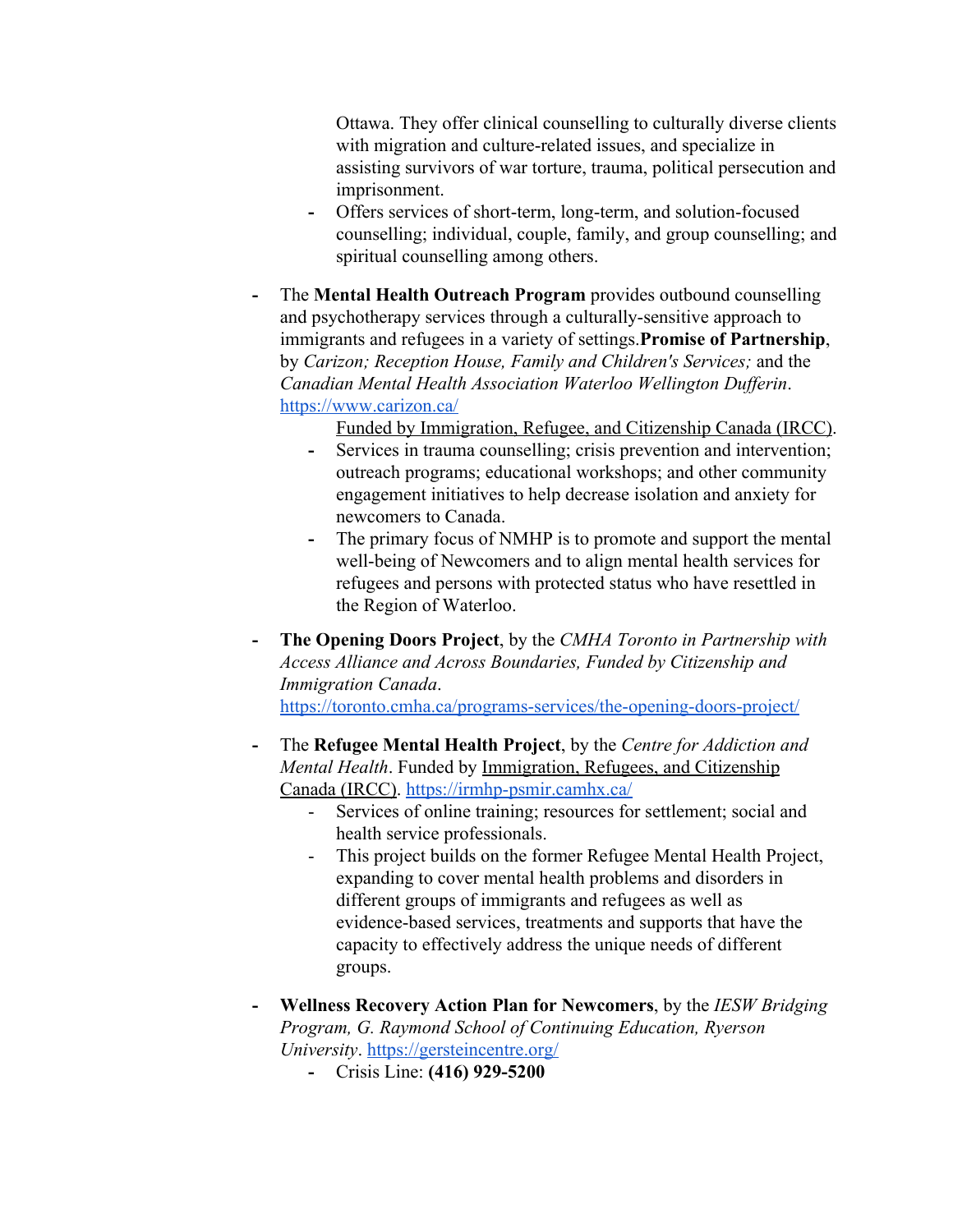**- The Newcomer Youth Program**, by the *East Metro Youth Services* for Immigrant Youth Between 12-21 Years of Age. <https://stridestoronto.ca/programs/newcomer-program/>

# **iii. Mental Health Clinics and Resources**.

National:

- The **Canadian Collaboration for Immigrant and Refugee Health**. *Funded in part through the Public Health Agency of Canada; International Organization for Migration* (IOM); *Canadian Red Cross; University of Ottawa's Faculty of Medicine*. [http://ccirhken.ca/ccirh\\_main/](http://ccirhken.ca/ccirh_main/)
	- Outreach programs; Nutrition programs; and Interpretation services.
- National Eating Disorder Information Centre: **+1 (866) 633-4220**

# Alberta :

- *Hospitals*:

Most hospitals have mental health services which may include Psychologists, Psychiatrists, Social Workers and other professionals. Programs offered typically include:

- Outpatient programs, where one comes to the hospital for mental health services;
- Day treatment, or partial hospitalization programs, where a person comes for treatment for longer periods or more frequently, for more intensive therapy than one would receive from simply seeing an outpatient therapist or clinician;
- Inpatient programs, where a person is admitted to hospital in order to provide a high level of supervision and care until the condition improves enough so that the person can be treated as an outpatient.
	- *Publicly funded or free services*:
- 1. Alberta Children's Hospital (EN, up to 18 years of age); [www.childrenshospital.ab.ca](http://www.childrenshospital.ab.ca/) 2888 Shaganappi Trail NW, Calgary, AB, T3B 6A8, **+1 (877) 715-5437**
	- Children's hospital serving Alberta, southeastern British Columbia and southwestern Saskatchewan.
	- Services include Emergency Department; Family and Community Resource Centre; Medical Services; Mental Health Services including Inpatient, Day Treatment, and Outpatient Care; and an Eating Disorder Clinic.
- 2. Foothills Medical Centre (EN);<https://www.albertahealthservices.ca/fmc/fmc.aspx> 1403 29 St NW, Calgary, AB, T2N 2T9, **(403) 944-1110**
	- Addiction services for youth and adults; Bipolar Clinic; Eating Disorder Program; Early Psychosis Treatment Services; Substance Abuse Prevention; Psychiatric Assessment and Emergency Services; Psychology Services; and Women's Mental Health Clinic.
		- Addiction Centre, [www.addictioncentre.ca/,](http://www.addictioncentre.ca/) **(403) 944-2025**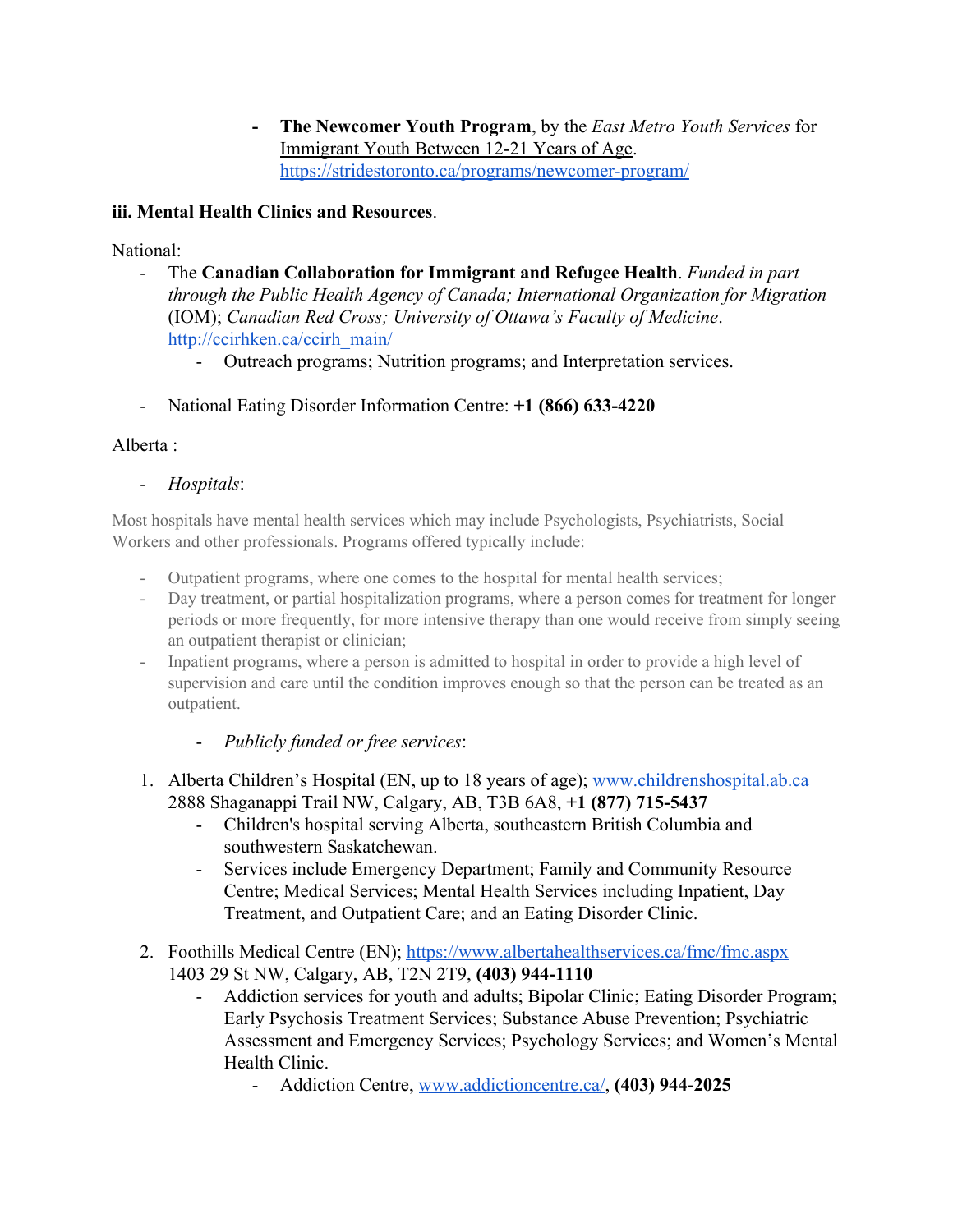Operational under the Mental Health & Addictions Services within the Calgary Health Region.

- 3. HopeWell Psychological (EN); https:[//](https://myhopewell.com/)www.myhopewell.com
	- 16880-111 Ave, Edmonton, AB, T5M 4C9, **+1 (877) 909-4673**
		- Specialization in Trauma; Anxiety; Depression; Stress Counseling; Anger Management; and Grief Counseling. Services of Cognitive Behavioural Therapy (CBT), Eye Movement Desensitization and Reprocessing (Trauma Informed Therapy).

4.

British Columbia :

- *Hospitals*:
- BC Children's Kelty Mental Health Resource Centre: **+1 (800) 665-1822**
- Crisis Centre: **+1 (800) 784-2433**
	- Crisis intervention and suicide prevention: **(604) 872-3311**
- Crisis Line Association of BC Mental Health: **310-6789**
- First Nations Health Programs (FNHA) Crisis Line: **+1 (800) 588-8717**
- Fraser Health Crisis Line: **+1 (877) 820-7444**
- HealthLink BC Dietician: **8-1-1**
- Jessie's Legacy Eating Disorders Prevention: **(604) 988-5281**
- Kelly Mental Health Resource Centre: **+1 (800) 665-1822**
- Lions Gate Hospital Medical Stabilization: **(604) 988-3143**
- Provincial Refugee Mental Health Line: **+1 (604) 588-3071**
- UBC Wellness Centre: **(604) 822-3811**
- Vancouver Coastal Health Eating Disorders: **(604) 675-2531**
- Vancouver Island Health Crisis Line: **+1 (888) 494-3888**

Manitoba ·

- *Hospitals*:

New Brunswick :

- *Hospitals*:

Newfoundland and Labrador :

- *Hospitals*:

Northwest Territories :

- *Hospitals*: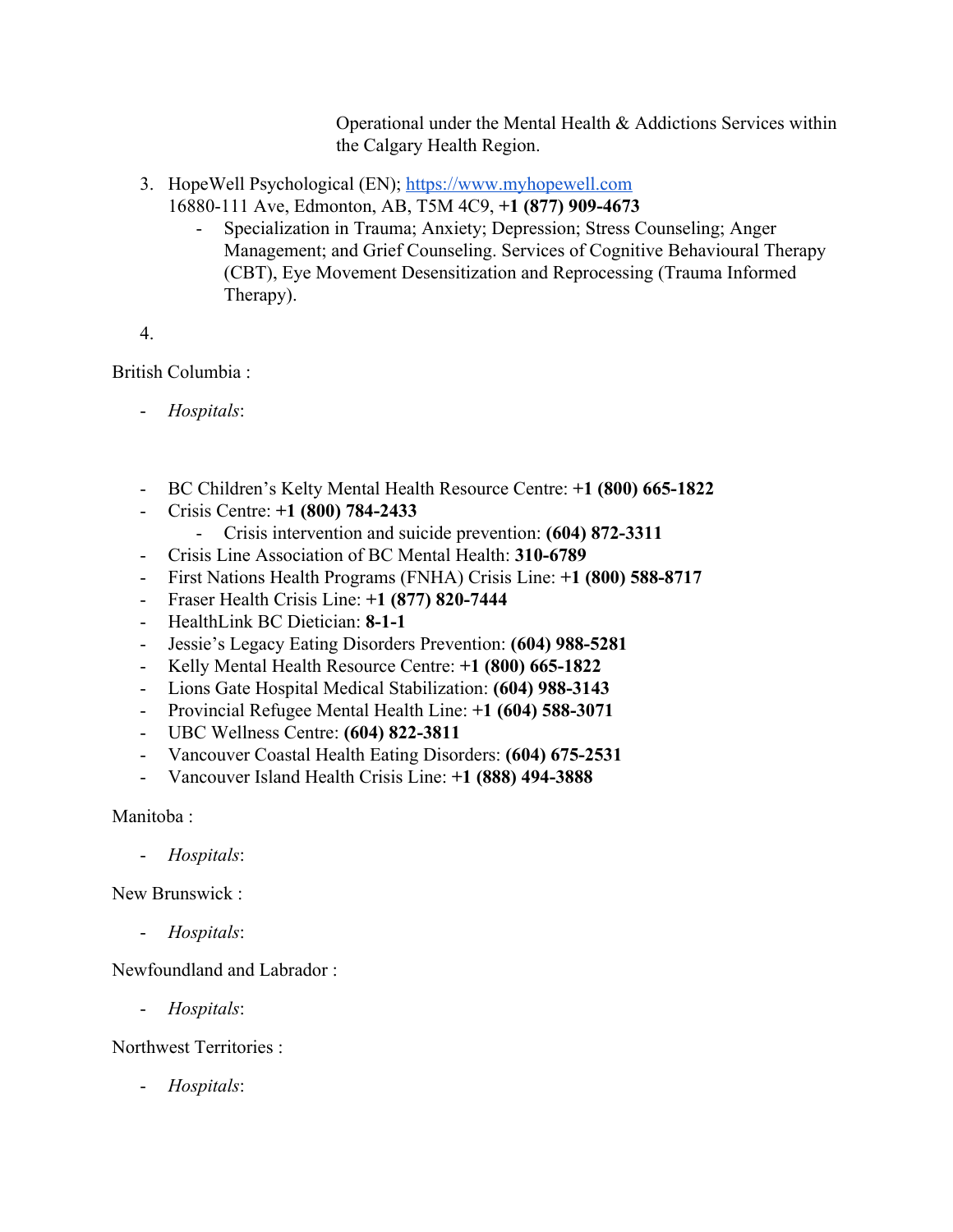Nova Scotia :

- *Hospitals*:

Nunavut :

- *Hospitals*:

Ontario :

- *Hospitals*:

Prince Edward Island :

- *Hospitals*:

Québec :

- *Hospitals*:

Saskatchewan :

- *Hospitals*:

Yukon :

- *Hospitals*:

## **iv. Sexual and Reproductive Health Clinics**.

National:

Alberta :

- *Hospitals*:

British Columbia :

- *- Hospitals*:
- *Sexual Violence*:
	- Battered Women's Support Services: **+1 (855) 687-1868**
	- UBC AMS Sexual Assault Support Centre: **(604) 827-5180**
	- Vancouver Rape Relief & Women's Shelter Crisis Line: **(604) 872-8212**
	- VictimLinkBC: **+1 (800) 563-0808**
	- Women Against Violence Against Women Crisis Line: **(604) 255-6344**
	- WAVAW Indigenous Counseling: **(604) 255-6344**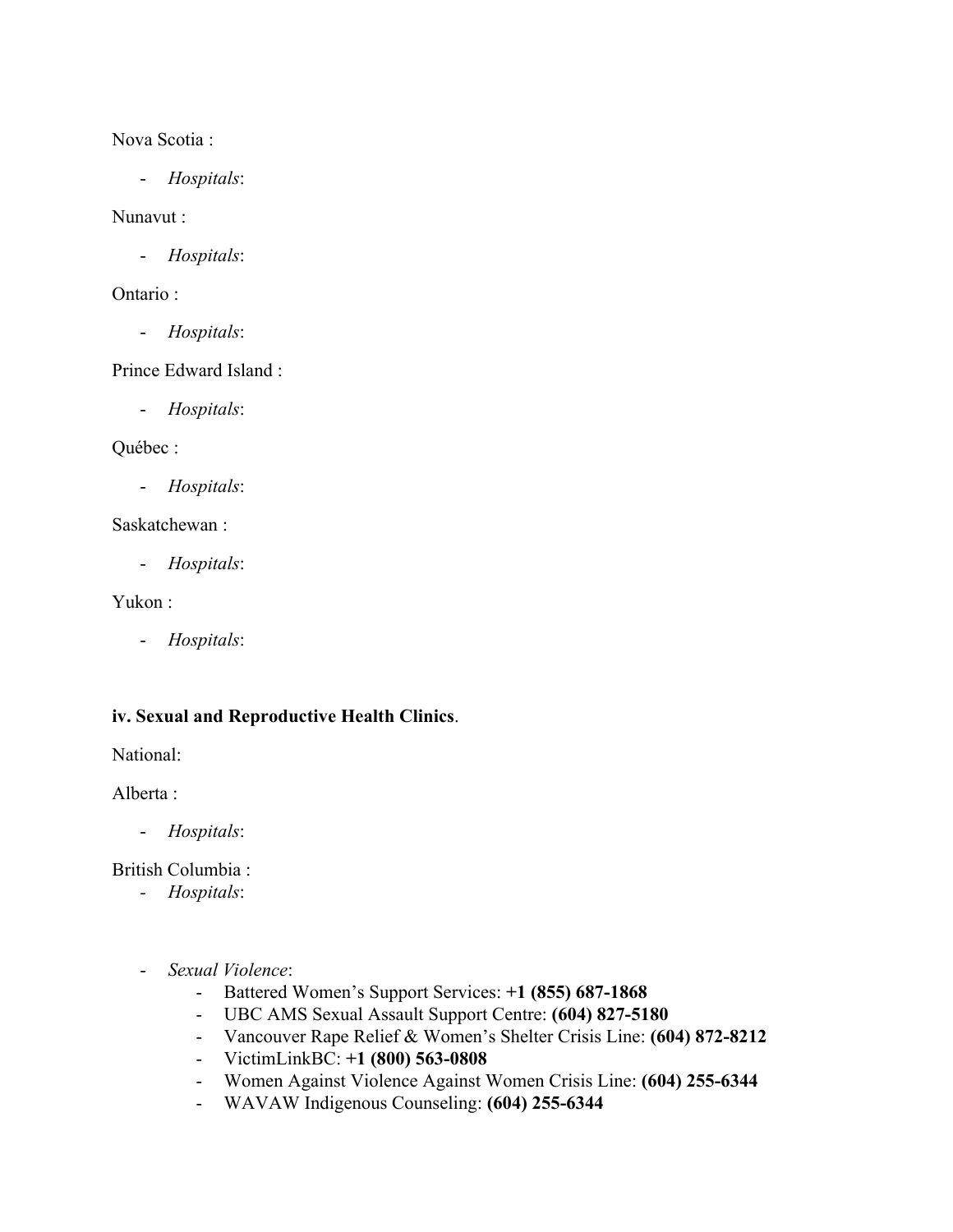- *2SLGBTQIA+ Resources*:
	- Trans Care BC: **+1 (866) 999-1514**
	- Trans Lifeline: **+1 (877) 330-6366**
	- Trevor Project (Youth): **+1 (866) 844-7386**
	- Youth Line: **+1 (800) 268-9688**

#### Manitoba ·

- *Hospitals*:

#### New Brunswick :

*- Hospitals*:

#### Newfoundland and Labrador :

*- Hospitals*:

Northwest Territories :

*- Hospitals*:

Nova Scotia :

*- Hospitals*:

#### Nunavut :

*- Hospitals*:

Ontario :

- *Hospitals*:

Prince Edward Island :

- *Hospitals*:

## Québec :

- *- Hospitals*:
	- Hôpital Notre-Dame: **(514) 413-8999**
	- Jewish General Hospital Infectious Diseases & STIs Clinic:
	- CLSC Metro:
- *- Clinics*:
- 1. Clinique Médicale Quorum (FR/EN):<http://cliniquequorum.com/>

## 800, boul. de Maisonneuve Est, Montréal, **(514) 360-0614**

Specialty in the treatment of HIV & sexually-transmitted diseases (with opportunity for self-testing at Prélib, <https://www.prelib.com/en>); vulvar pathology; sexology; 2SLGBTQIA+ inclusive care (i.e. hormonal therapy); substance addiction; microbiology; gynaecology; psychiatry; social work; and perineal physiotherapy.